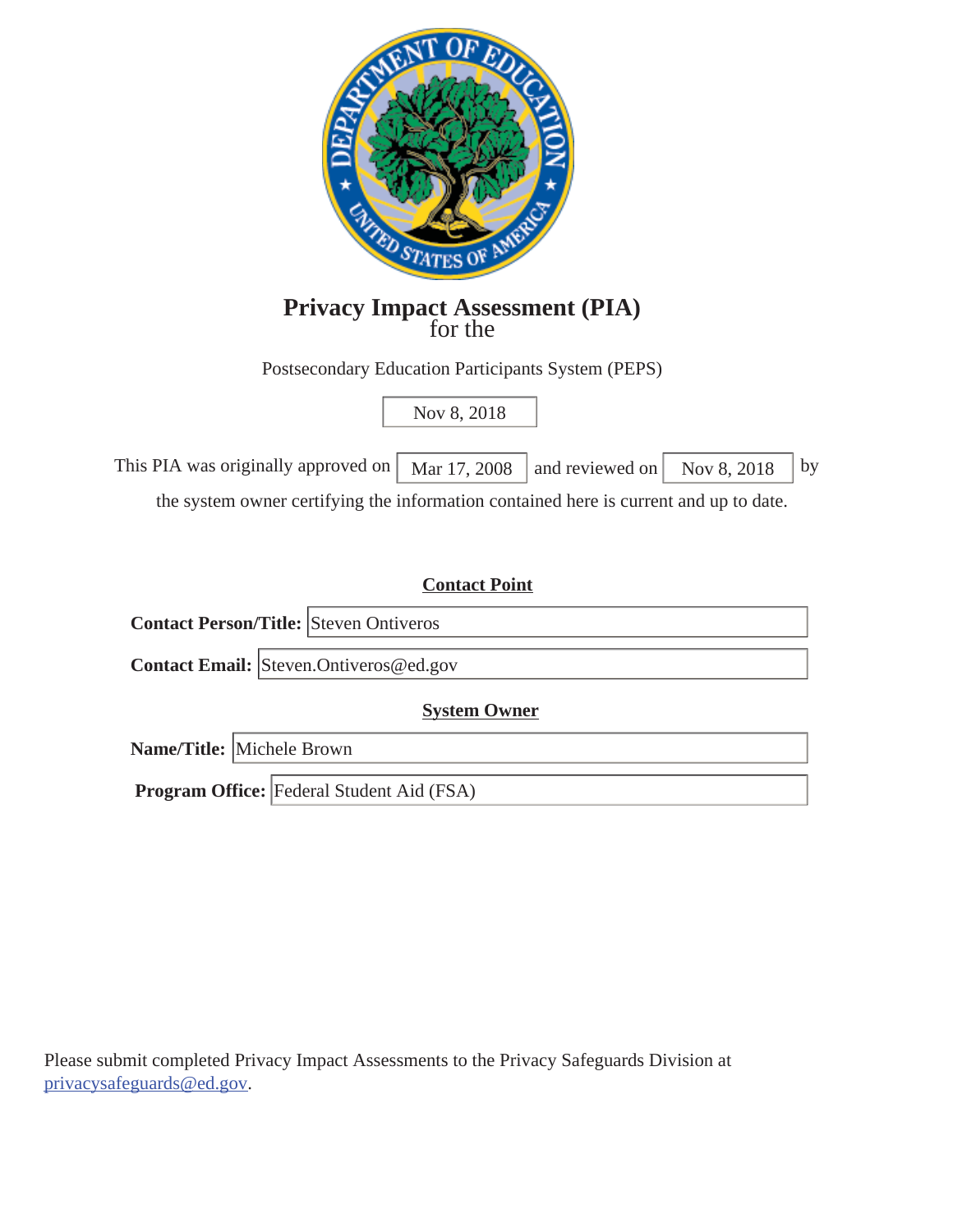*Please complete this Privacy Impact Assessment (PIA) on how personally identifiable information (PII) is collected, stored, protected, shared, and managed electronically by your system. You may wish to consult with your ISSO in completing this document. If a question does not apply to your system, please answer with N/A.* 

# **All text responses are limited to 1,500 characters. If you require more space, please contact the Privacy Safeguards Team.**

# **1. Introduction**

1.1 Describe the system including the system name, system acronym, and a brief description of the major functions.

The Postsecondary Education Participant System (PEPS) is Major Application within the Federal Student Aid (FSA). PEPS is categorized as a Moderate system and the data contained in the system is considered sensitive, but unclassified.

PEPS is an Oracle based client server application. It is primarily used by the Case Management team to manage and monitor school eligibility and certification for Title IV funds. The Financial Partners team uses PEPS to manage and monitor Lenders and Guarantors.

PEPS contains information regarding the eligibility, administrative capability, and financial responsibility of entities that participate in student aid programs administered by the Department. The data in PEPS is used for the purposes of determining initial and continuing eligibility, administrative capability and financial responsibility of postsecondary schools that participate in the student financial assistance programs, tracking school changes and maintaining history of this information regarding entities that has ever applied to participate or participated in these programs and documenting any need for any protective or corrective action against an entity or individual associated with that entity.

1.2 Describe the purpose for which the personally identifiable information  $(PII)^1$  is collected, used, maintained or shared.

The personally identifiable information (PII) will enable FSA to effectively administer Title IV partner eligibility, certification, and regulatory compliance. Additionally, this information will enable PEPS to manage the partner enrollment, participation, and oversight processes. All the data collected by PEPS is secured within the boundary of the Federal Student Aid Next Generation Data Center (FSA NGDC); additionally, data is transmitted using Hypertext Transfer Protocol Secure (https); whether the data is collected using a browser or published or consumed via Windows Communication Foundation (WCF) web service.

<sup>1</sup> The term "personally identifiable information" refers to information which can be used to distinguish or trace an individual's identity, such as their name, social security number, biometric records, etc. alone, or when combined with other personal or identifying information which is linked or linkable to a specific individual, such as date and place of birth, mother's maiden name, etc. https://www.whitehouse.gov/sites/default/files/omb/memoranda/fy2007/m07-16.pdf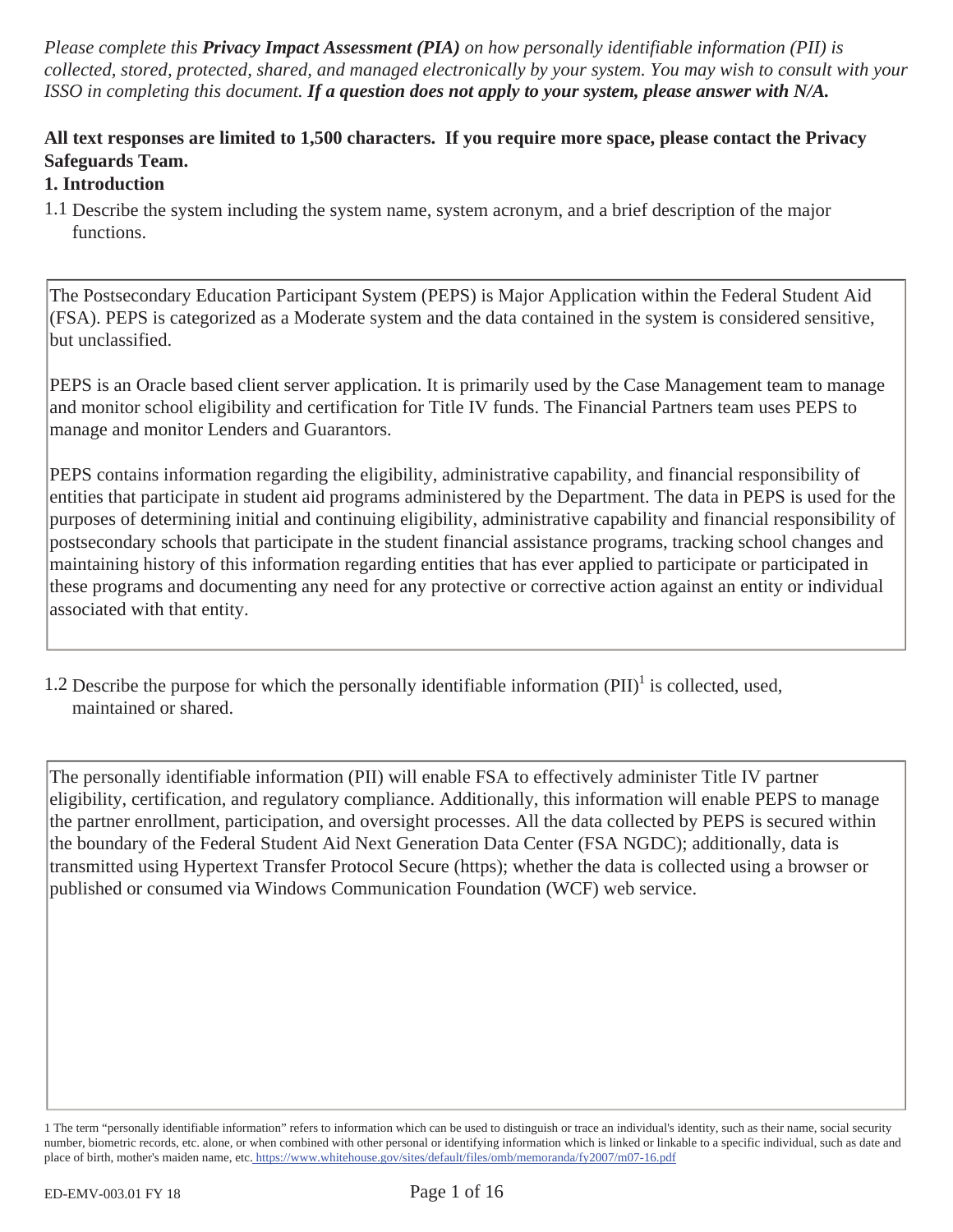1.3 Is this a new system, or one that is currently in operation?

Currently Operating System

1.4 Is this PIA new, or is it updating a previous version? If this is an update, please include the publication date of the original.

Updated PIA **Original Publication Date:** 03/17/2008

1.5 Is the system operated by the agency or by a contractor?

**Contractor** 

#### **2. Legal Authorities and Other Requirements**

#### *If you are unsure of your legal authority, please contact your program attorney.*

2.1 What specific legal authorities and/or agreements permit and regulate the collection and use of data by the system?

Higher Education Act of 1965, Title IV, as amended, (20 U.S.C. 1088, 1094, 1099c); the Debt Collection Improvement Act of 1996 (31 U.S.C. 7701). PEPS was granted legal authority to operate in accordance with the Office of Management and Budget Circular A-130, appendix III, Security Federal Automated Information Resources; NIST Special Publication 800-37, Guide for the Security Certification and Accreditation of Federal Information System.

### **SORN**

2.2 Is the information in this system retrieved by an individual's name or personal identifier such as a Social Security Number or other identification? Please answer **YES** or **NO**.

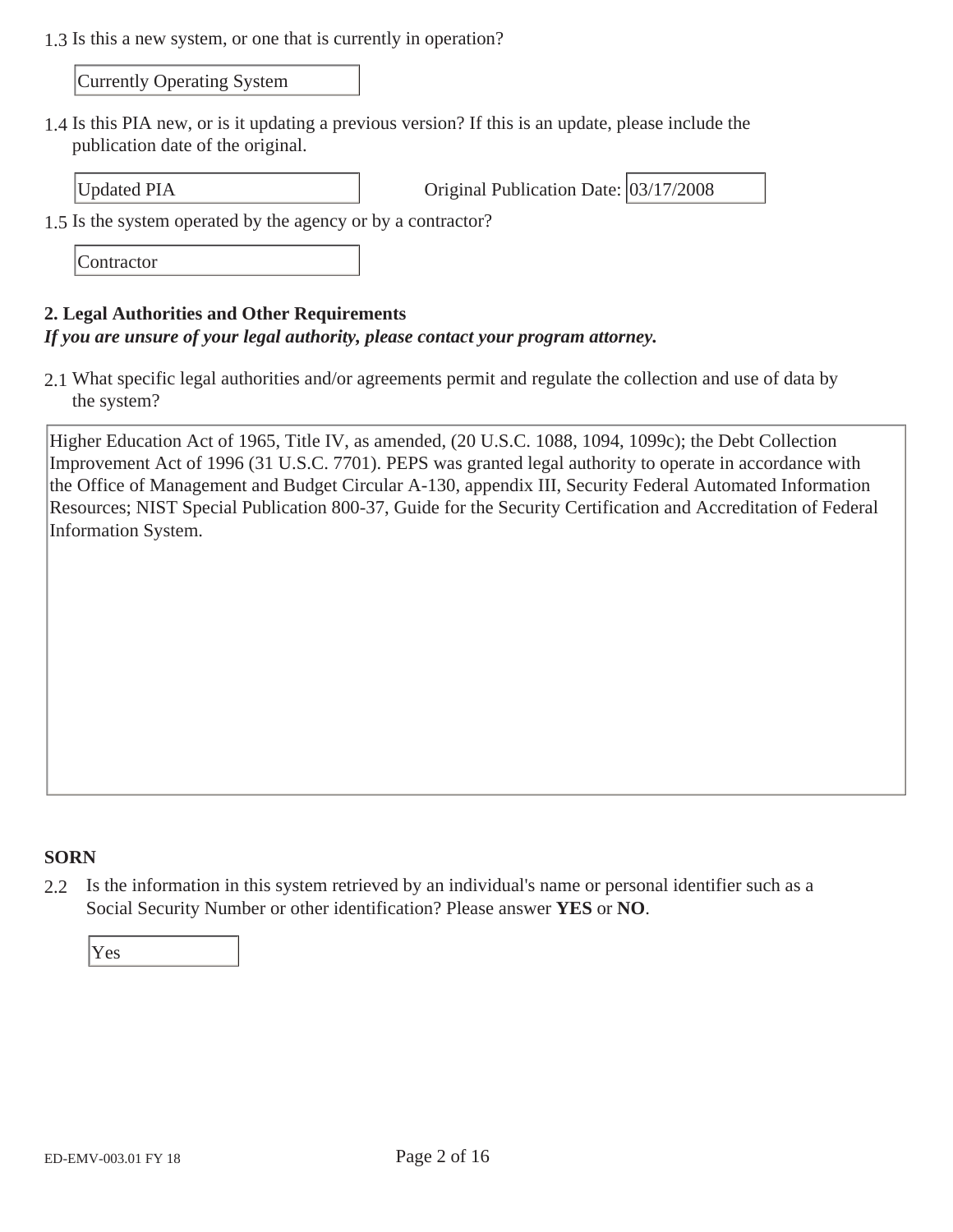2.2.1  $\Box$  N/A If the above answer is **YES** this system will need to be covered by a Privacy Act System of Records Notice(s)  $(SORN(s))$ .<sup>2</sup> Please provide the SORN name and number, or indicate that a SORN is in progress.

Postsecondary Education Participants System (PEPS) (18-11-09), as published in the Federal Register on September 11, 2018, 83 FR 45912-45916.

https://www.federalregister.gov/documents/2018/09/11/2018-19688/privacy-act-of-1974-system-of-records

#### **Records Management**

*If you do not know your records schedule, please consult with your records liaison or send an email to RMHelp@ed.gov.* 

2.3 Does a records retention schedule, approved by the National Archives and Records Administration (NARA), exist for the records contained in this system? If yes, please provide the NARA schedule number.

ED Schedule Locator No.: 074 Approved Date: 1/5/2011 Title: FSA Guaranty Agency, Financial & Education Institution Eligibility, Compliance, Monitoring and Oversight Records. NARA Disposition Authority: N1-441-09-15

A System of Records Notice (SORN) is a formal notice to the public that identifies the purpose for which PII is collected, from whom and what type of PII is 2 https://connected.ed.gov/om/Documents/

collected, how the PII is shared externally (routine uses), and how to access and correct any PII maintained by ED. SORN-Process.pdf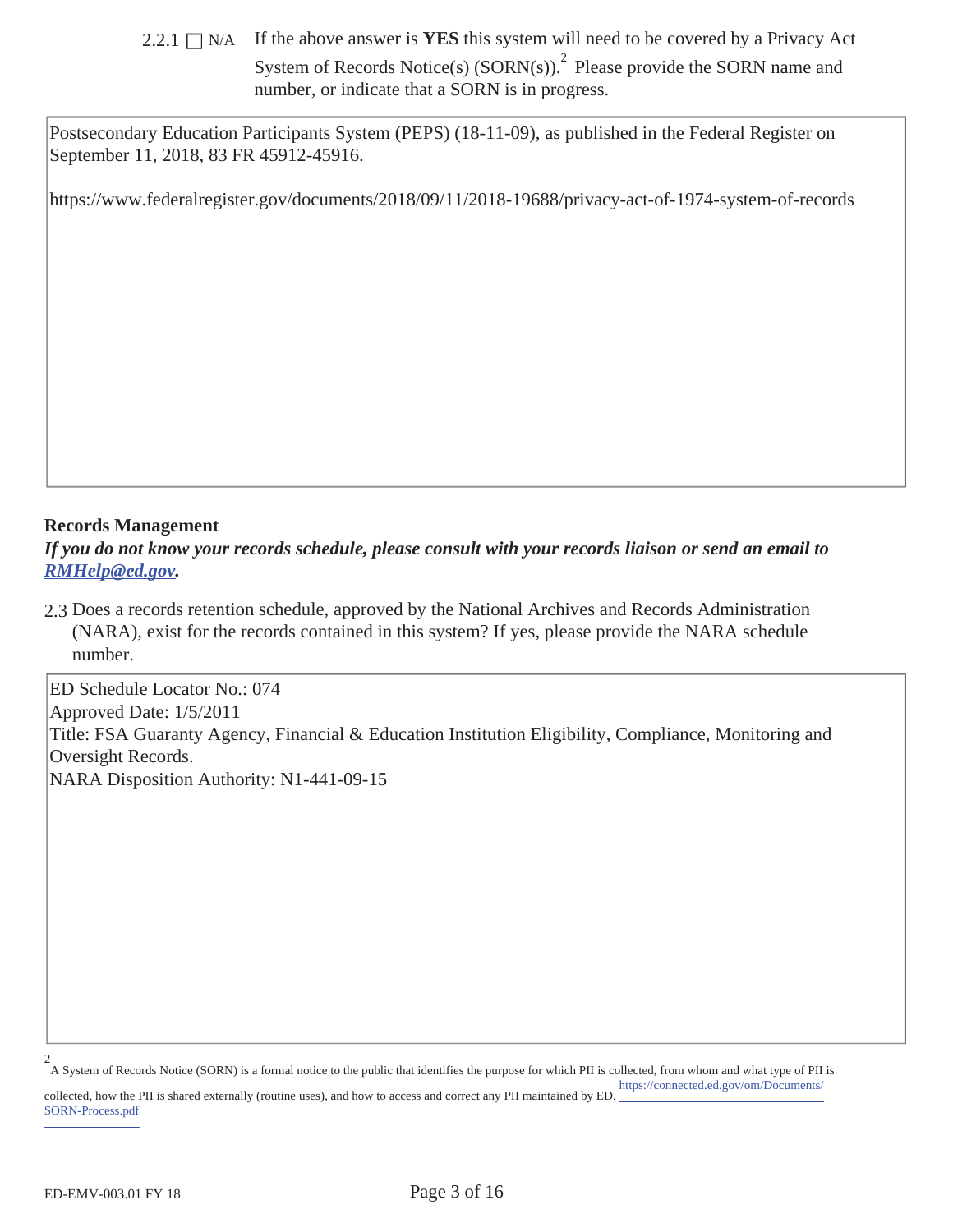2.4 Is the PII contained in this system disposed of appropriately, and in accordance with the timelines in the records disposition schedule? Please answer **YES** or **NO**.

Yes

#### **3. Characterization and Use of Information**

#### **Collection**

3.1 List the specific personal information data elements (e.g., name, email, address, phone number, date of birth, Social Security Number, etc.) that the system collects, uses, disseminates, or maintains.

The PEPS System contains information from individuals regarding the eligibility, administrative capability, and financial responsibility of postsecondary schools, lenders, guaranty agencies, or third-party servicers that participate in title IV, HEA student financial aid programs; such information includes, but is not limited to, the names, taxpayer identification numbers, bank account numbers, SSNs, personal identification numbers, personal addresses, personal phone numbers, and personal email addresses of the individuals with substantial ownership interests in, or control over, those entities.

The PEPS System also contains information about individuals affiliated with authorized entities (schools, lenders, guaranty agencies, and third-party servicers) that request electronic access to title IV, HEA Federal Student Aid systems. Such information includes, but is not limited to, the individual's name, SSN, date of birth, address, phone number, and authentication information (user ID, password, and security challenge questions and answers).

3.2 Does the system collect only the minimum amount required to achieve the purpose stated in Question 1.2? Please answer **YES** or **NO**.

No

3.3 What are the sources of information collected (e.g., individual, school, another agency, commercial sources, etc.)?

The information is collected from schools that submit application data through the eApp system web site. This information is transferred to the EZ-Audit system.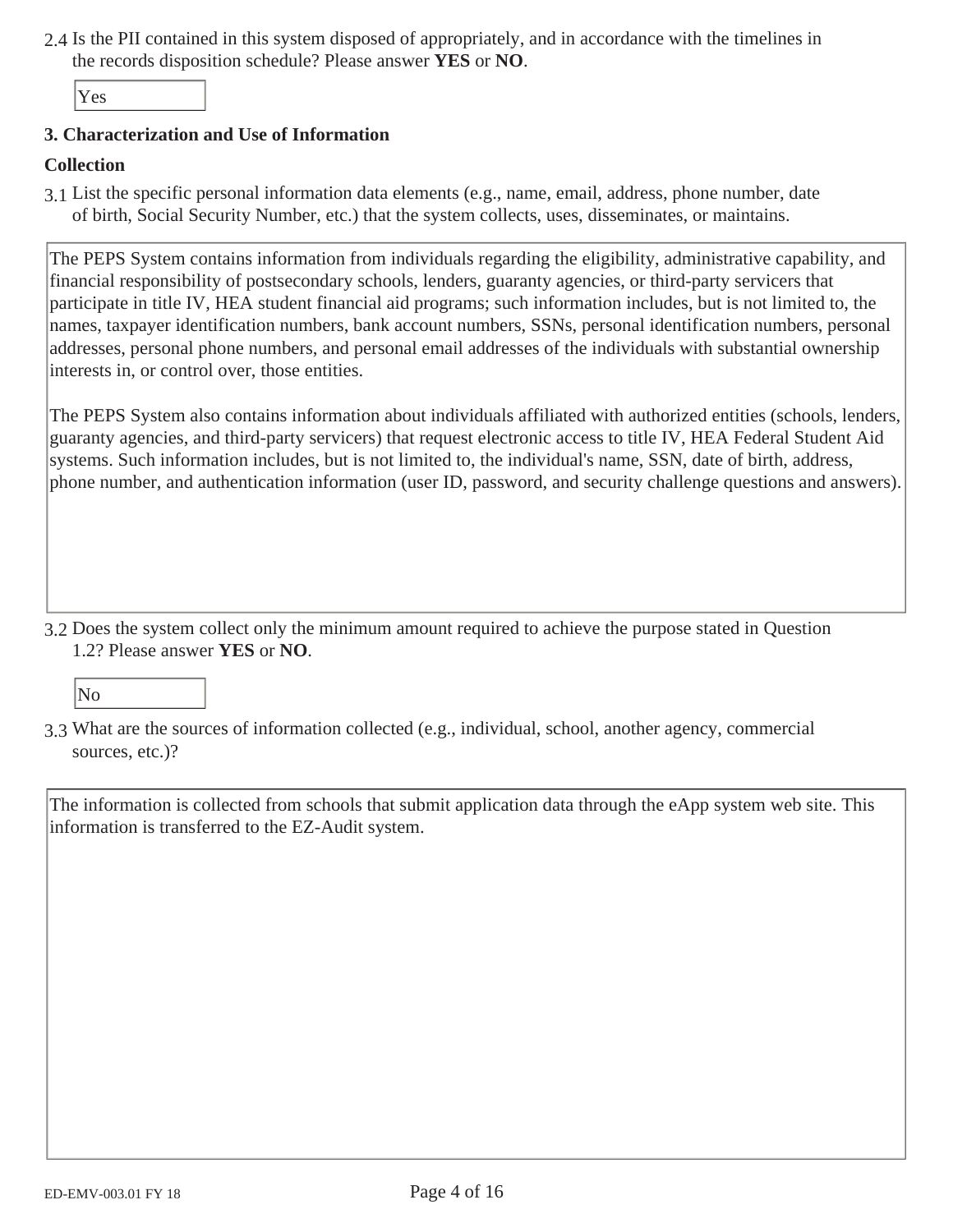3.4 How is the information collected from stated sources (paper form, web page, database, etc.)?

Information is obtained from applications submitted to the webpage by institutions and entities that seek to participate in the student financial assistance programs and from components of the Department, from other Federal, State and non-governmental agencies and organizations that acquire information relevant to the purposes of the PEPS.

 $3.5$  How is this information validated or confirmed?<sup>3</sup>

The postsecondary education institution information validated throughout the life cycle of the Title IV participation application (Dun and Bradstreet lookup, school eligibility review, certification, and financial Audit).

A postsecondary education institution must be approved by the Department of Education for Title IV participation. A school must be accredited by a nationally recognized accrediting agency and authorized by the state in which it is located to be eligible for title IV programs. When a school applies for Title IV eligibility, the school must provide information on their accrediting agencies and state authorizing agencies. The school must also provide information about the non degree vocational programs and additional locations that they wish to be eligible, as well as information about their officials and owners. If they do not offer degree programs, the nondegree programs they provide must meet the Department of Education's criteria for eligibility. The school must demonstrate that it is administratively capable and financially responsible. If the school meets the criteria, they are certified for appropriate Title IV FSA programs – Federal Pell Grant, Federal Perkins Loan, Federal Supplement Educational Opportunity grants, Federal Work-Study, and Federal Direct Loan.

Examples include form filling, account verification, etc. 3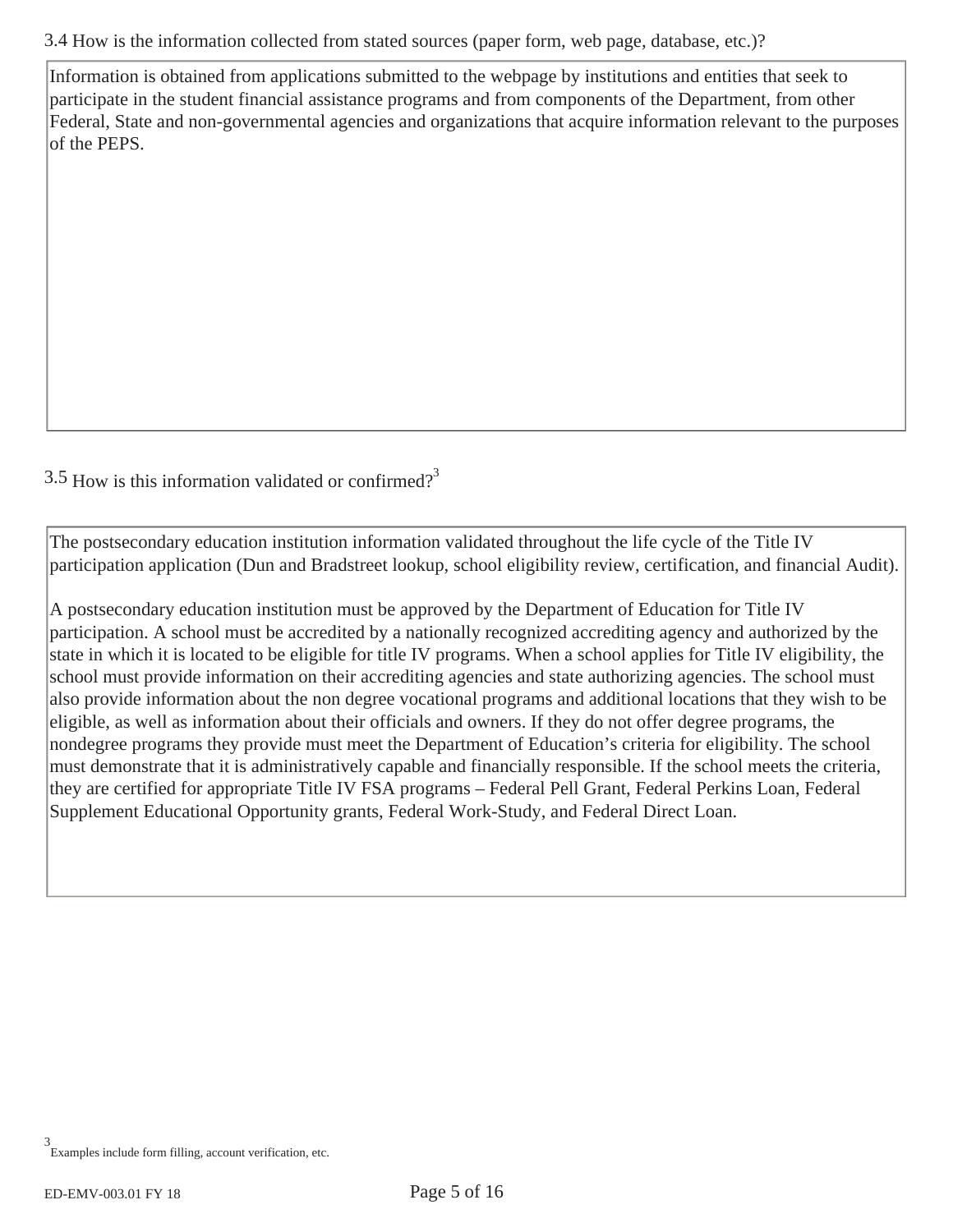#### **Use**

3.6 Describe how and why the system uses the information to achieve the purpose stated in Question 1.2 above.

The information is used to check against a debarment list against the applicant(s).

- 3.7 Is the project using information for testing a system or for training/research purposes? Please answer YES or NO.
	- No
	- 3.7.1  $\boxtimes$  N/A If the above answer is **YES**, what controls are in place to minimize the risk and protect the data?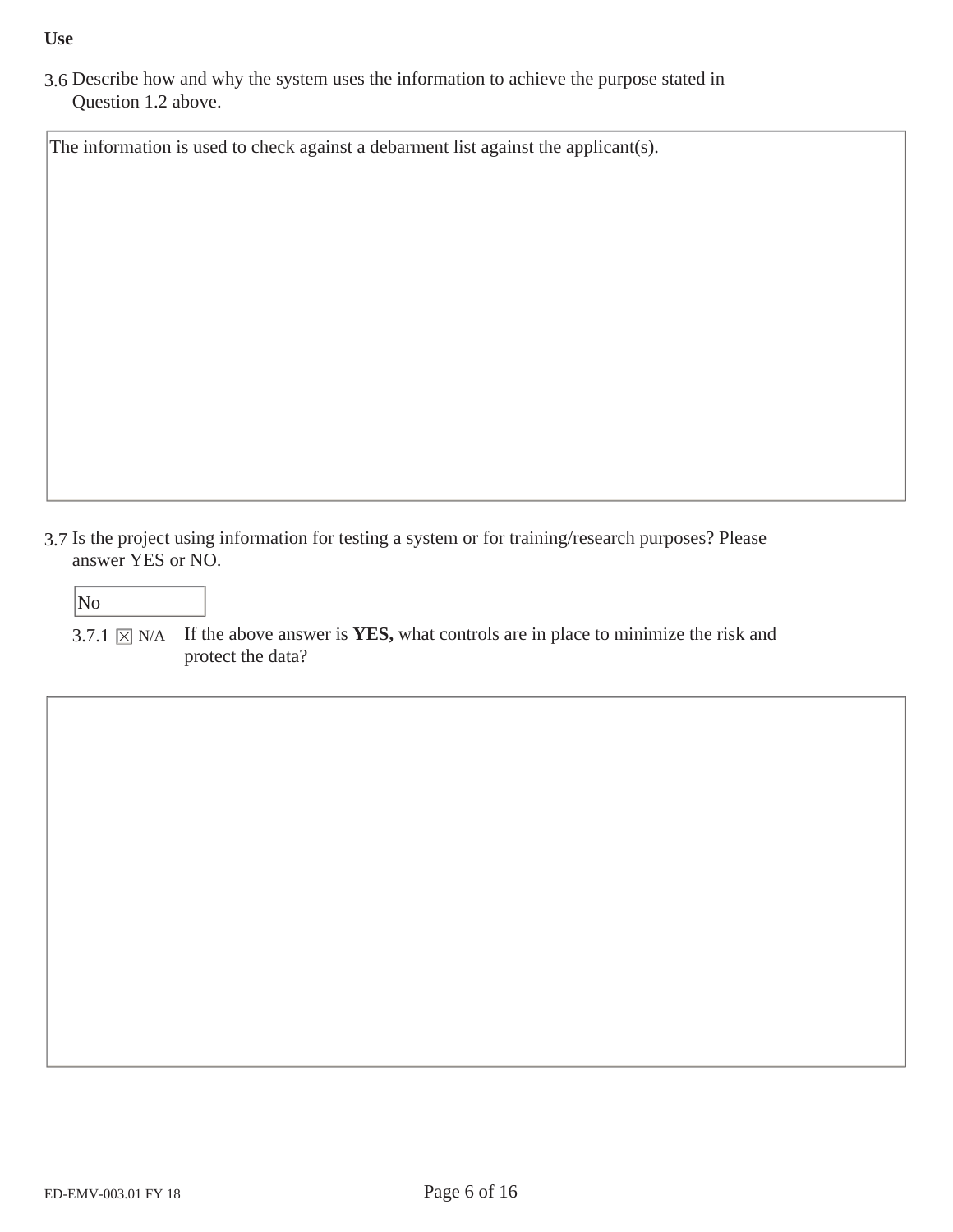3.8 Does the system use "live" PII for the development or testing of another system? Please answer YES or NO.

No

3.8.1  $\times$  N/A If the above answer is **YES**, please explain.

#### **Social Security Numbers**

*It is the Department's Policy that, in order to collect Social Security Numbers, the System Owner must state the collection is: 1) authorized by law, 2) necessary for an agency purpose, and 3) there is no reasonable alternative.* 

3.9 Does the system collect Social Security Numbers? Please answer **YES** or **NO**.

Yes

3.9.1  $\Box$  N/A If the above answer is **YES**, explain the purpose for its collection, and how the SSN will be used. \*Please note if the system collects SSNs, the PIA will require a signature by the Assistant Secretary or equivalent.\*

The Social Security Numbers are collected and used by PEPS to perform the debarment process by checking user data against the debarment. The SSNs are also used internally with Federal Student Aid's Access and Identity Management system to ensure user uniqueness across Federal Student Aid enterprise systems.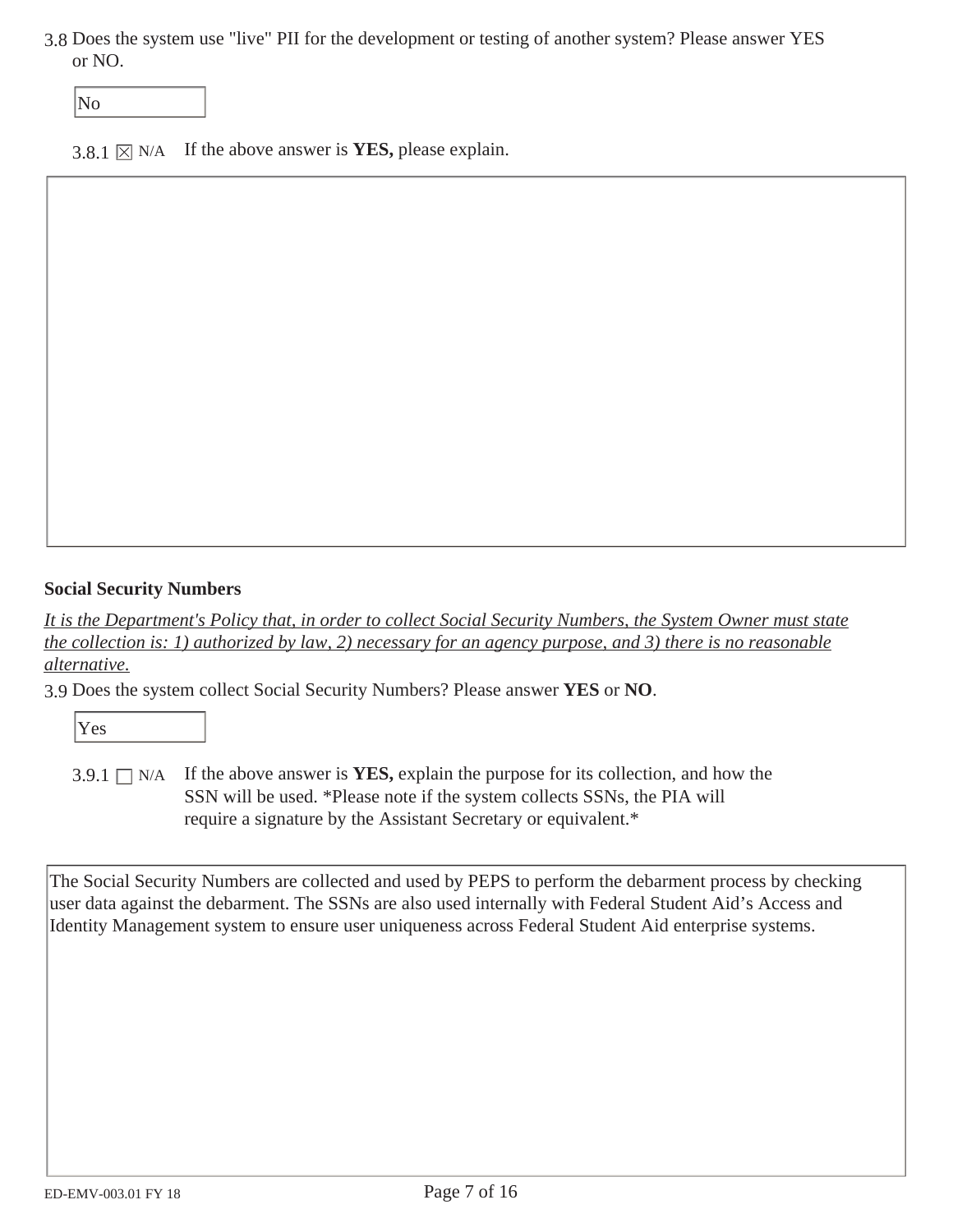## $3.10$   $\Box$  N/A Specify any alternatives considered in the collection of SSN and why the alternatives were not selected.

This is a business requirement and there are no other alternatives available to perform a debarment check without a SSN.

### **4. Notice**

4.1 How does the system provide individuals notice about the collection of PII prior to the collection of information (i.e. written Privacy Act notice, link to a privacy policy, etc.)? If notice is not provided, explain why not.

The Privacy Act (5 U.S.C. 552a(e)(4) and (11)) requires Federal agencies to publish in the Federal Register a system of records Notice. The Department's regulations implementing the Privacy Act are contained in the Code of Federal Regulations (CFR) in 34 CFR part 5b.

A Privacy Policy and Privacy Act Statement is provided to the user in the PEPS access form and agreed upon by the user prior to granting access to the application.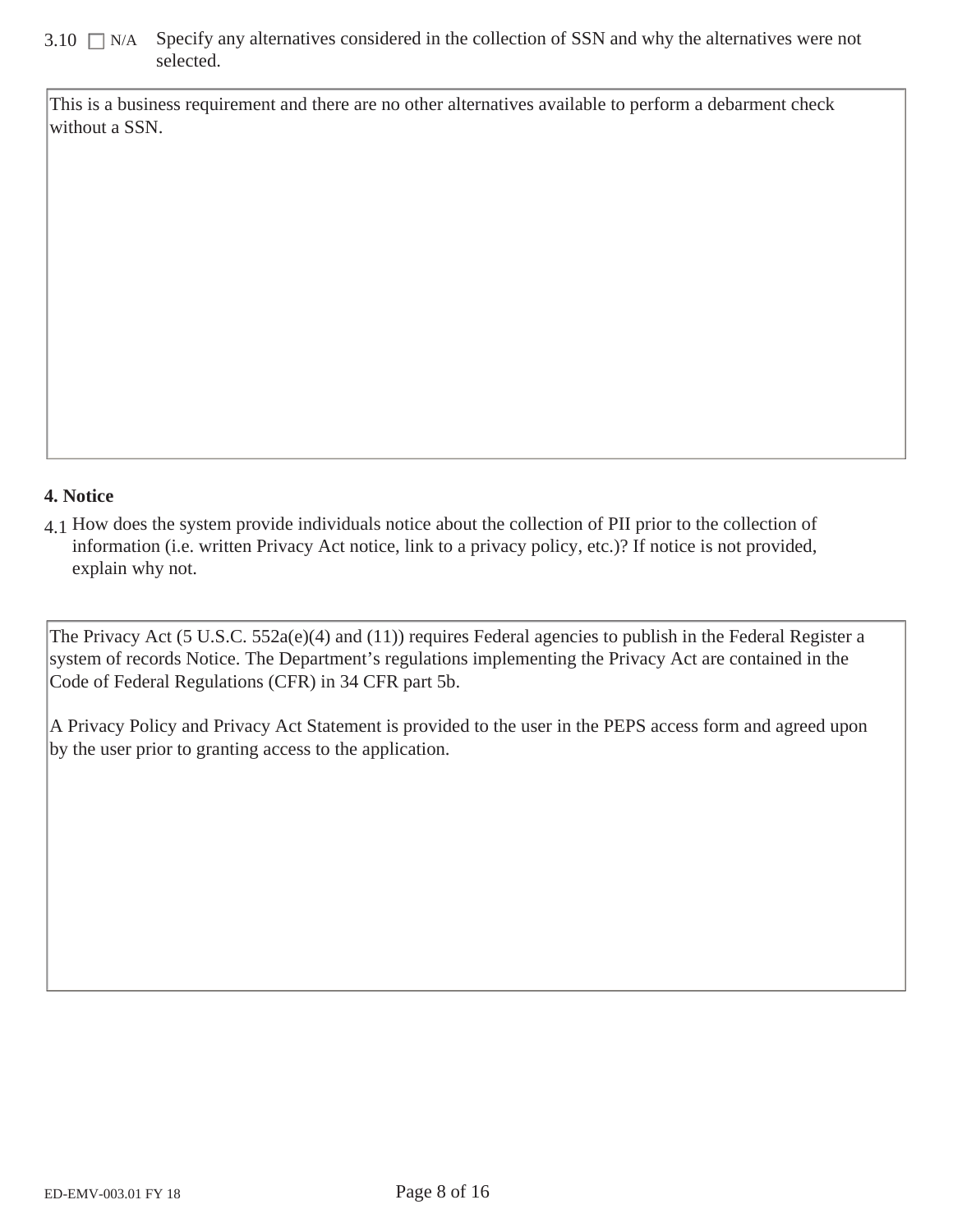The PEPS Security Access Form which contains the Privacy Act notice can be found: https://www2.ed.gov/offices/OSFAP/PEPS/connectivityinstructions.html

4.3 What opportunities are available for individuals to consent to uses, decline to provide information, or opt out of the project?

A Privacy Policy and Privacy Act Statement is provided to the user in the PEPS access form and agreed upon by the user prior to granting access to the application.

The policy highlights the voluntary nature of information collected, and describes the purposes for which the information is collected. The Privacy Policy and Statement informs users that providing their information constitutes consent to all of its uses and that they are given no option to affirmatively consent to specific uses.

In addition, the policy notifies customers about the automatic recording and potential uses of any non-personal information about a visit (i.e., site management data). A link to the Privacy Act statement is provided in the PEPS access form.

### **5. Information Sharing**

#### **Internal**

5.1 Will information be shared internally with other ED organizations? Please answer **YES** or **NO**. If the answer is **NO**, please skip to Question 5.4.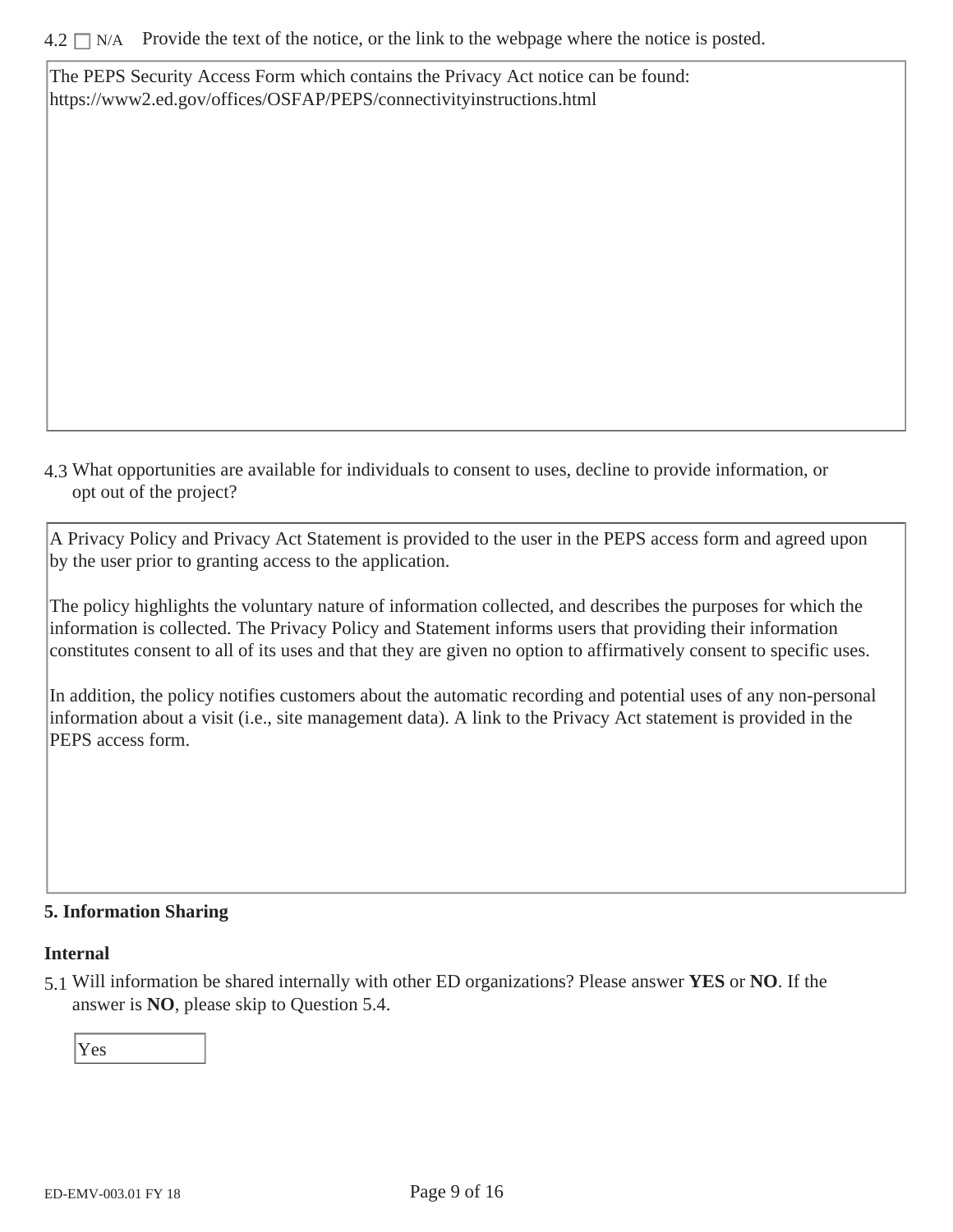### $5.2 \Box$  N/A What information will be shared and with whom?

PEPS shares data with the following systems within FSA: National Student Loan Data System (NSLDS), Financial Management System (FMS), Central Processing System (CPS), ECampus Base, Direct Loan Servicing, Financial Partners Data Mart (FPDM), Common Origination and Disbursement (COD), and EZ-Audit. Additionally, PEPS shares data with Education's Central automated Processing System (EDCAPS) which is a system maintained in the Office of the Chief Information Officer (OCIO).

All the above listed systems which PEPS shares data with have their own PIA which can be found at: https:// www2.ed.gov/notices/pia/index.html.

 $5.3 \Box$  N/A What is the purpose for sharing the specified information with the specified internal organizations? Does this purpose align with the stated purpose in Question 1.2 above?

The purpose for sharing information with the specified internal organizations is to verify and assist with the determination of eligibility, administrative capability, and financial responsibility of postsecondary institutions that have applied to participate in the student financial assistance programs.

### **External**

5.4 Will the information contained in the system be shared with external entities (e.g. another agency, school district, etc.)? Please answer **YES** or **NO**. If the answer is **NO**, please skip to Question 5.8.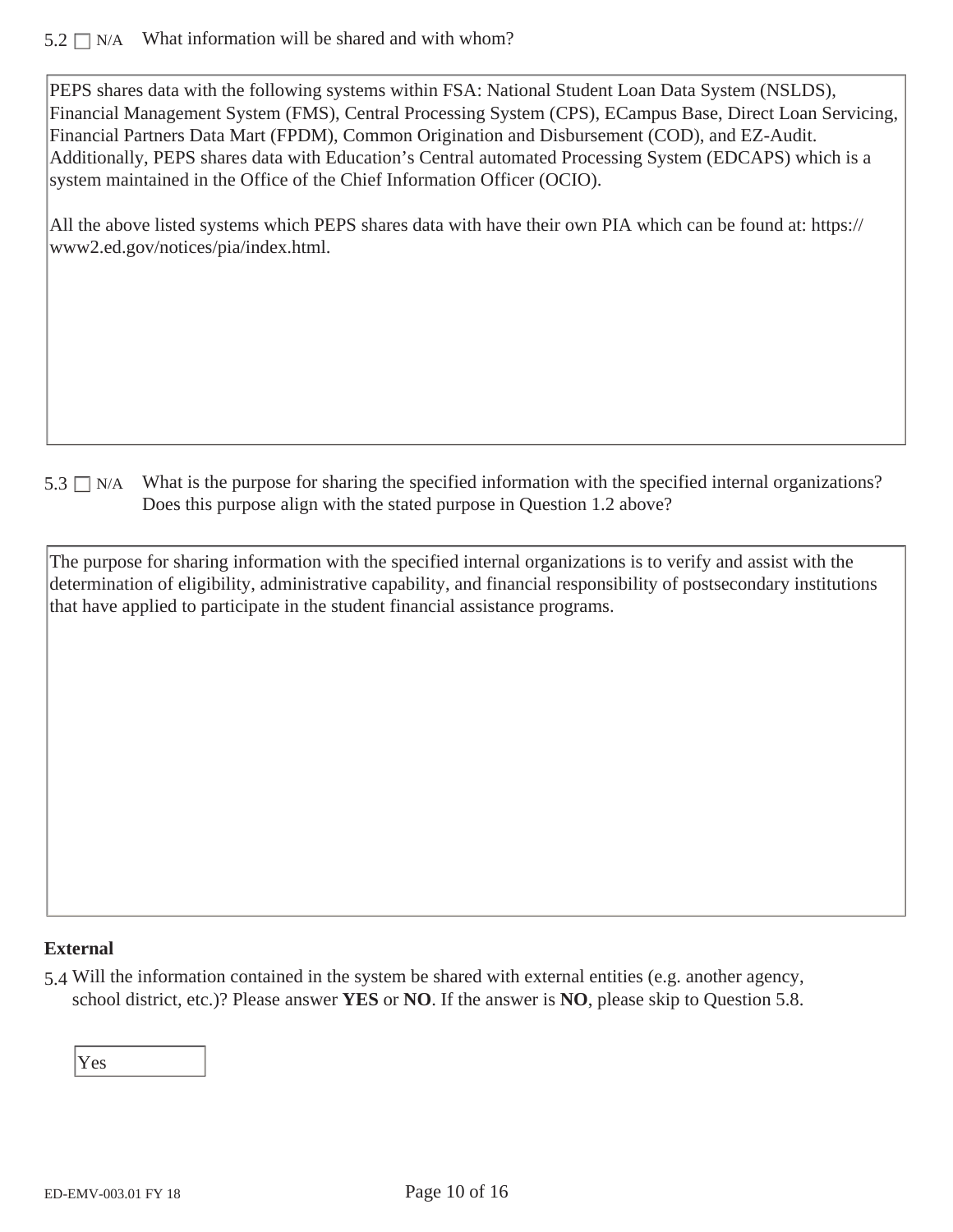$5.5 \Box$  N/A What information will be shared and with whom? Note: If you are sharing Social Security Numbers, externally, please specify to whom and for what purpose.

The Department may disclose information contained in the PEPS, including SSNs, to appropriate guaranty agencies, educational and financial institutions, accrediting agencies, State agencies, and appropriate Federal, State, or local agencies, in order to verify and assist with the determination of eligibility, administrative capability, and financial responsibility of postsecondary institutions that have applied to participate in the student financial assistance programs.

The Department may also disclose information under routine uses found in the SORN on a case by case basis.

 $5.6 \Box$  N/A What is the purpose for sharing the specified information with the specified external organizations? Does this purpose align with the stated purpose in Question 1.2 above?

The purpose for sharing the information with the specified external organizations is to verify and assist with the determination of eligibility, administrative capability, and financial responsibility of postsecondary institutions that have applied to participate in the student financial assistance programs. Information may also be shred on a case-by-case basis as described in detail in the systems of records notice under routine uses.

https://www2.ed.gov/notices/sorn/18-11-09\_060499.pdf.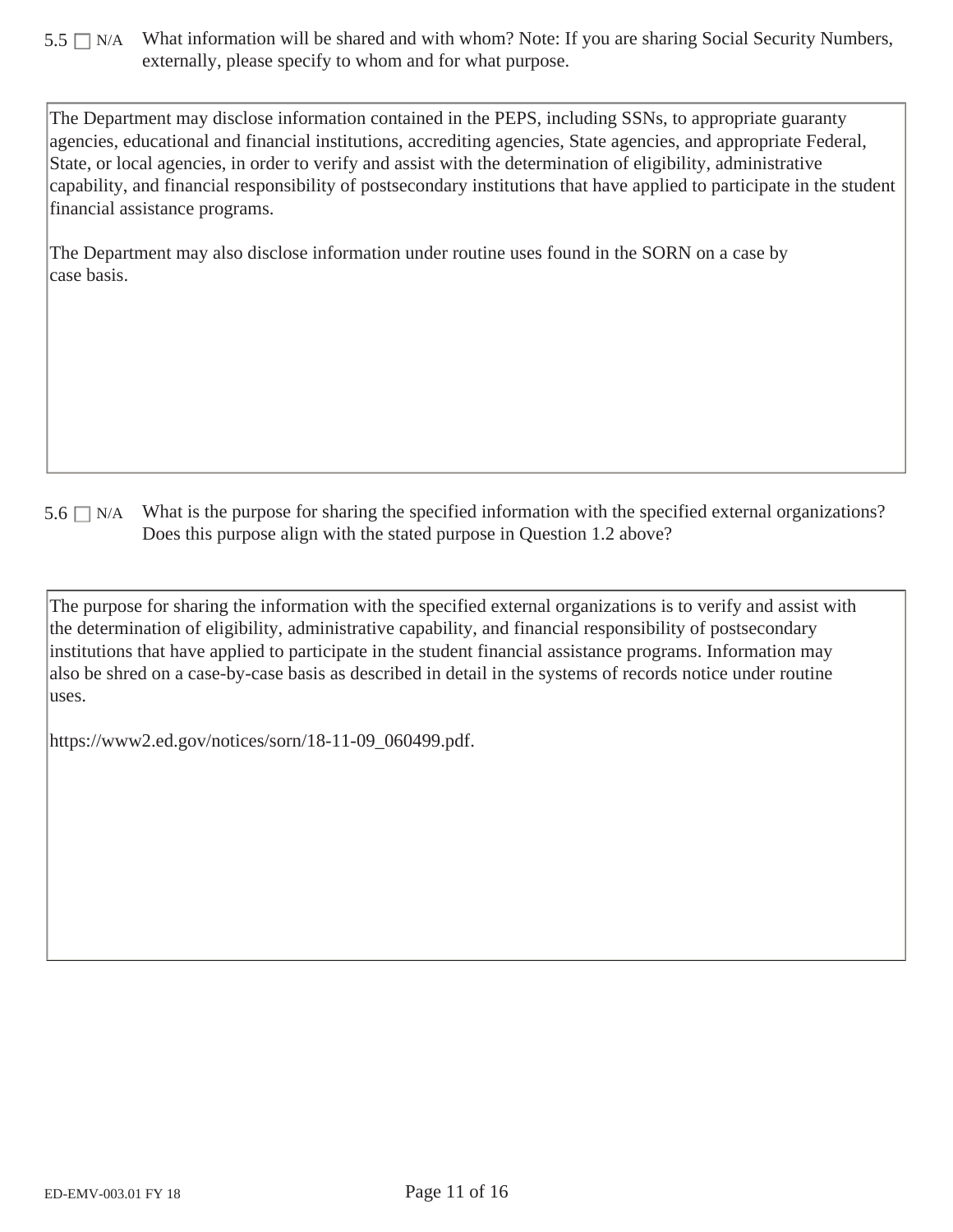# $5.7 \Box$  N/A How is the information shared and used by the external entity?

| The information is shared for program purposes as these entities perform functions that are essential to the<br>Department's operation and management of the federal student aid programs authorized under the HEA.    |
|------------------------------------------------------------------------------------------------------------------------------------------------------------------------------------------------------------------------|
| Refer to the SORN. https://www2.ed.gov/notices/sorn/18-11-09_060499.pdf.                                                                                                                                               |
| Is the sharing pursuant to a Computer Matching Agreement (CMA), Memorandum of<br>5.8<br>N/A<br>Understanding (MOU) or other type of approved sharing agreement with another agency? Please<br>answer YES or NO.<br>Yes |

5.9 N/A Does the project place limitation on re-disclosure? Please answer **YES** or **NO**.



# **6. Redress<sup>4</sup>**

6.1 What are the procedures that allow individuals to access their own information?

The individuals may request access to their own information by making a written formal request to the system manager.

<sup>&</sup>lt;sup>+</sup> If the system has a System of Records Notice (SORN), please provide a link to the SORN in Question 6.1 and proceed to Section 7 - Safeguards. 4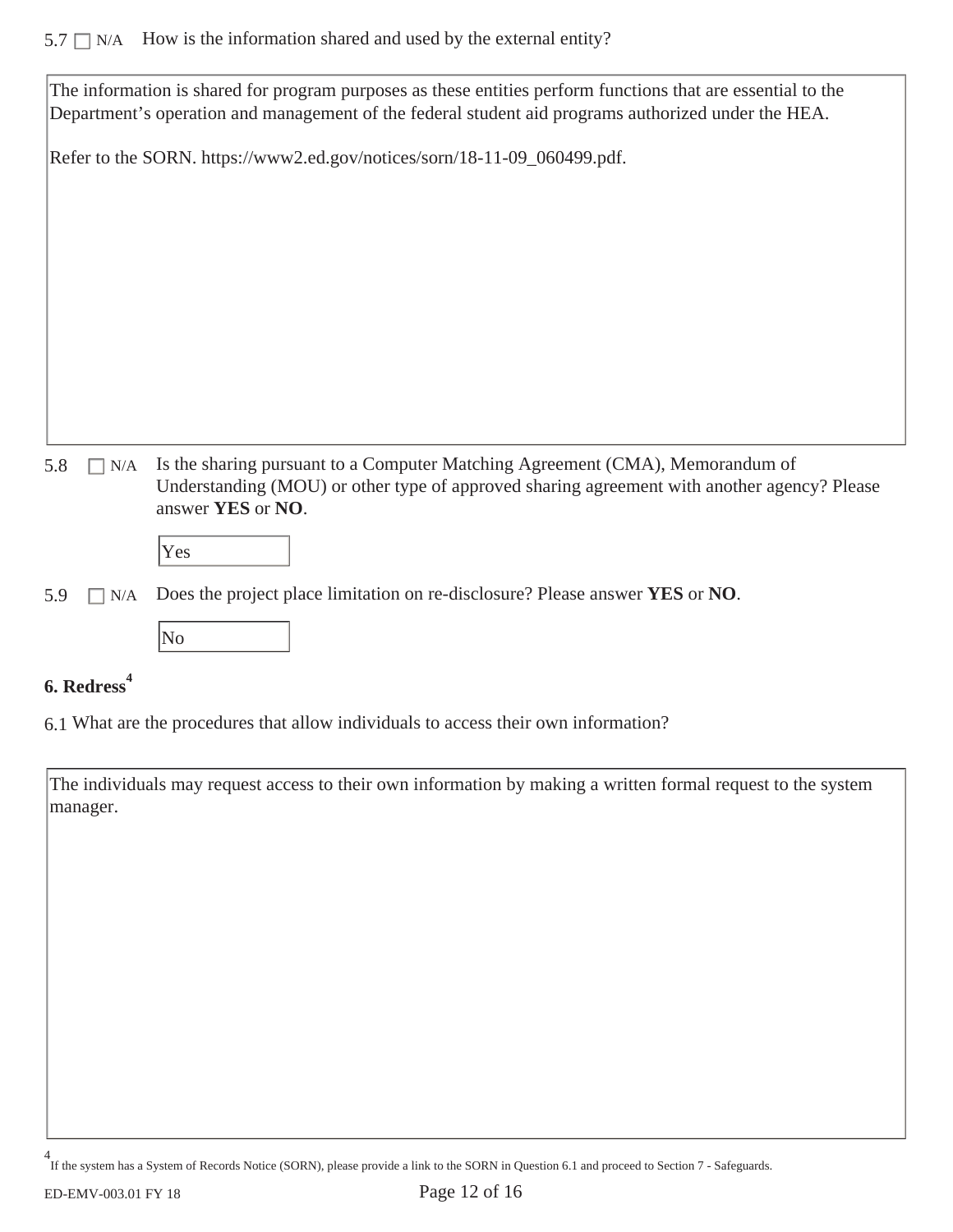6.2 What procedures are in place to allow the subject individual to correct inaccurate or erroneous information?

The individuals may contest the content of a record in the PEPS System pertaining to them by presenting to the system manager, either in writing or in person, a request to amend or correct that information. The request to amend, or for an appointment to present an oral request, must be made in writing mailed to the system manager at the address provided above. The request must identify the particular record within the PEPS System that they wish to have changed, state whether they wish to have the record amended, corrected, or deleted, and explain the reasons why they wish to have the record changed. The request must meet the requirements of the Department's Privacy Act regulations at 34 CFR 5b.7.

6.3 How does the project notify individuals about the procedures for correcting their information?

The procedures for correcting the individuals information is provided in the SORN, under the contesting record procedures.

# **7. Safeguards**

# *If you are unsure which safeguards will apply, please consult with your ISSO.*

7.1 Does the principal office work with their CSO/ISSO to build privacy & security into the system and build privacy extensions to the extent feasible? Please answer **YES** or **NO**.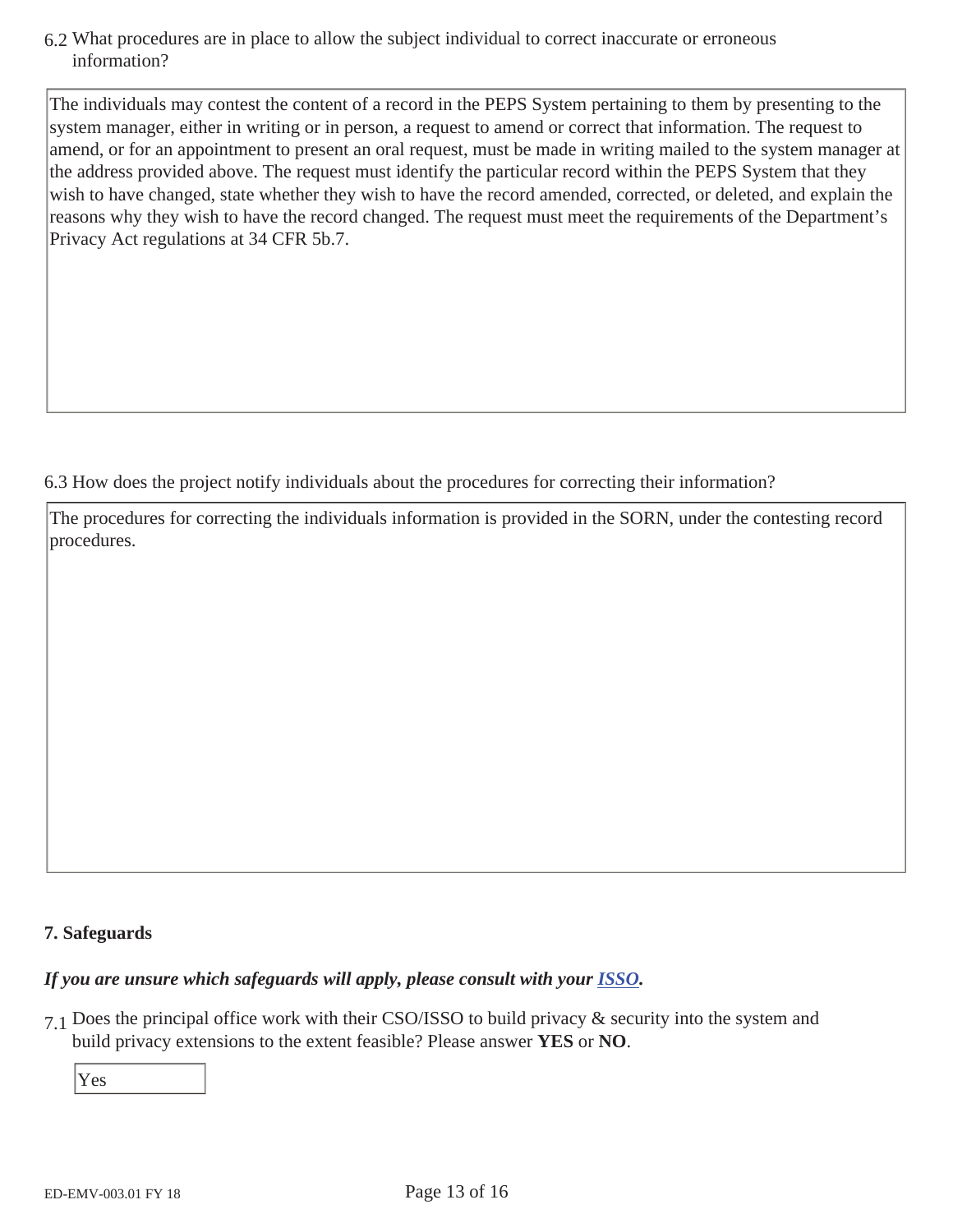7.2 What procedures or access controls are in place to determine which users may access the information and how does the project determine who has access?

All users of this system are given a unique user ID with a personal identifier. Student and parent users are assigned an Electronic Access Code (EAC) through the Federal Student Aid Application Files Privacy Act system of records number 18–11–01 by which they can access their accounts.

The computer system employed by the Department offers a high degree of resistance to tampering and circumvention. This security system limits data access to the Department, agents of the Department (including schools and funding sources), and contract staff on a "need-to-know" basis, and controls individual users' ability to access and alter records within the system. All users of this system of records are given a unique user ID, passwords and token.

7.3 What administrative, technical, and physical safeguards are in place to protect the information?

Information contained within PEPS is protected from unauthorized access by numerous security controls implemented within the application and VDC\NGDC environment. PEPS security controls are fully described in the PEPS System Security Plan, and are compliant with all Federal and Department of Education requirements for security in Federally-owned information systems and the data stored within those systems. The SSNs are stored in an encrypted format in the PEPS database ( Data at rest). The information collected and maintained by PEPS, on behalf of the U.S. Department of Education, Office of Federal Student Aid, is secured using the requirements established by the Federal Information Security Management Act of 2002 (FISMA) and in accordance with NIST Special Publication (SP) 800-53, Recommended Security Controls for Federal Information Systems, Revision 4, and NIST SP 800-53A, Guide for Assessing the Security Controls in Federal Information Systems, OMB Circular A-A-130, "Management of Federal Information Resources, and describes the security controls that are in place to meet those requirements.

7.4 Is an Authority to Operate (ATO) required? Please answer **YES** or **NO**.

Yes

7.5 Is the system able to provide account of any disclosures made? Please answer **YES** or **NO**.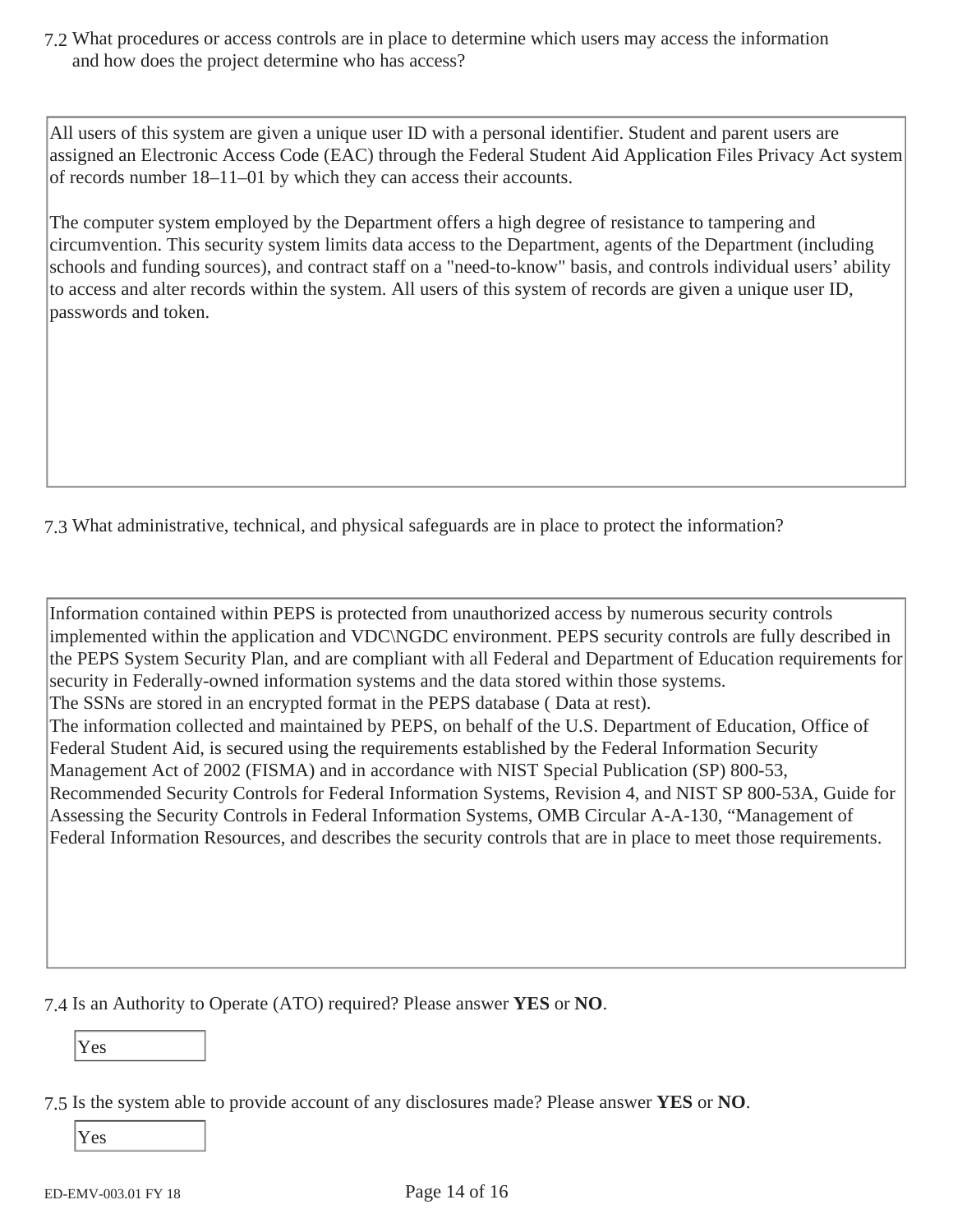7.6 Is the information in the system appropriately secured in accordance with the IT security requirements and procedures as required by federal law and policy? Please answer YES or NO.

Yes

7.7 Has a risk assessment been conducted where appropriate security controls to protect against that risk been identified and implemented? Please answer YES or NO.

Yes

7.8 Please describe any monitoring, testing or evaluation conducted on a regular basis to ensure the controls continue to work properly at safeguarding the information.

Quarterly User Account Validation Clearance validation Security Scans Audit logs reviews

# **8. Auditing and Accountability**

8.1 How does the system owner ensure that the information is used in accordance with stated practices in this PIA?

The system owner ensures that the information is used in accordance with stated practices in this PIA via the review, monitoring and approval process. The system owner is involved in all activities both internal and external.